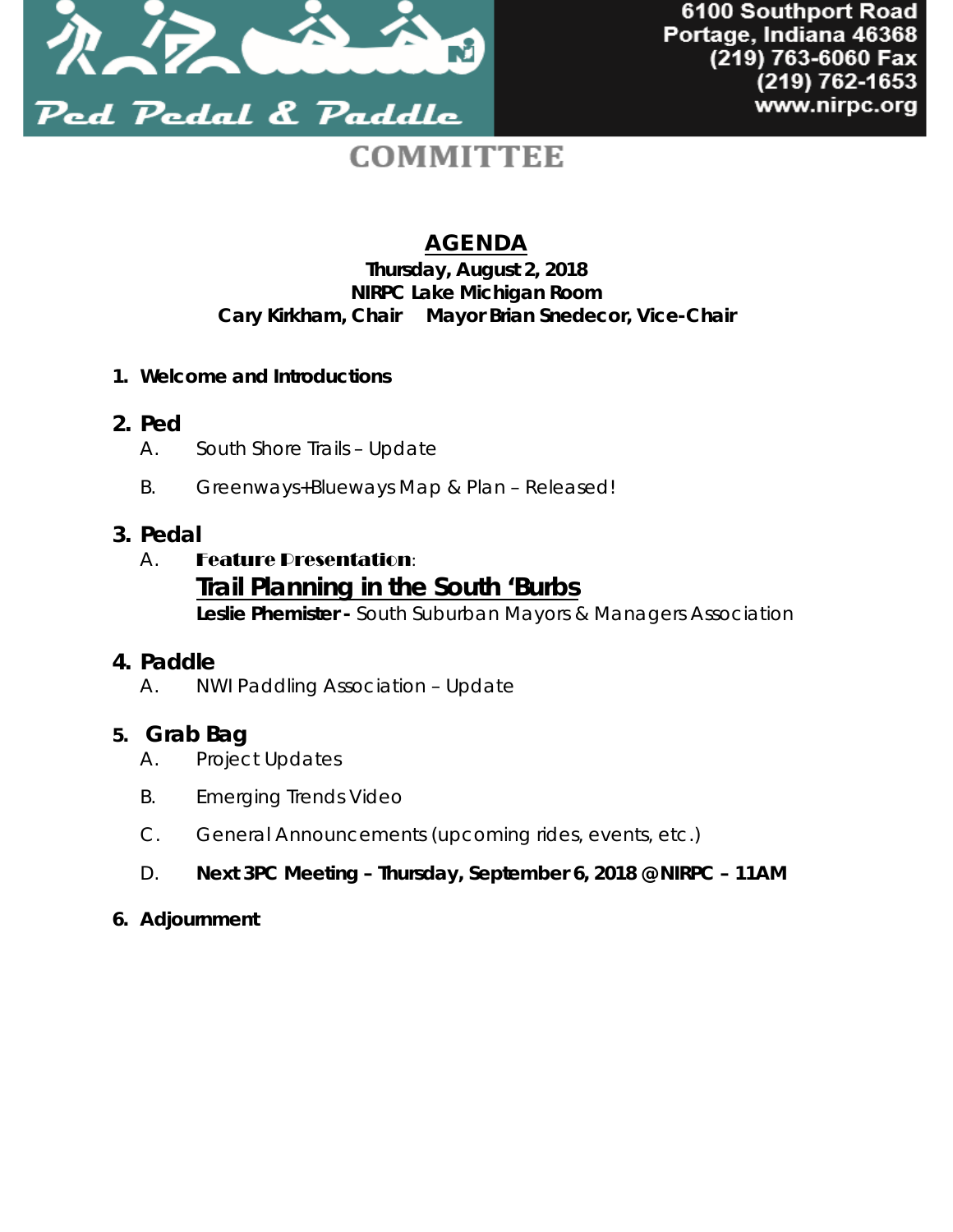

Committee Meeting ~ NIRPC June 7, 2017

**Members & Guests –** Cary Kirkham, George Topoll, Mark Schreiber, Don Parker, Jeff Sheridan, Jake Dammarell, Chris Moore, Dean Button, Ken Martin, Tim Hollandworth and Dalia Zygas.

**Staff** – Trey Wadsworth, Mitch Barloga, Dominique Edwards, Candi Eklund, Mary Thorne

Cary Kirkham called the meeting to order at 11:10 am with the pledge of allegiance and selfintroductions.

# **Ped**

**South Shore Trails Update –** Don Parker said the strategic planning and visioning in advocating for non-motorized access throughout the region continues. The group is interested in all non-motorized efforts, traffic flow, old railroad rights of way and off street trails.

#### **2018 Greenways+Blueways Map Update –**

Mitch Barloga said the map is ready for printing and will be distributed in two to three weeks.

# **Pedal**

Mitch Barloga presented an overview of NIRPC's 2050 Plan Development. Input was provided on wordsmithing and ways to achieve the goals. The next round of public activity will be held in August or September. The plan will go before the NIRPC Commission for adoption in May 2019.

# **Paddle**

Mitch Barloga gave a report as provided by the Northwe[st Indiana Paddling Association. T](http://www.nwipa.org/events.html)he calendar of events and other information can be found at http://www.nwipa.org/events.html.

# **Grab Bag**

**A. Project Updates –** Updates were provided on trails in LaPorte and Hammond.

# **B. General Announcements**

- Mitch Barloga gave an update on *Sign Me Up* projects on the Prairie Duneland Trail and the Erie Lackawana Trail, which will be a January letting.
- NIRPC is hosting a full-day Complete Streets workshop on July 20. There will be a fee and communities will have a policy to take back with them.
- NIRPC is working with the Legacy Foundation in Lake County on a trail art program. There is a new art project on a trail in Merrillville. We are working with the Porter and LaPorte County foundations.